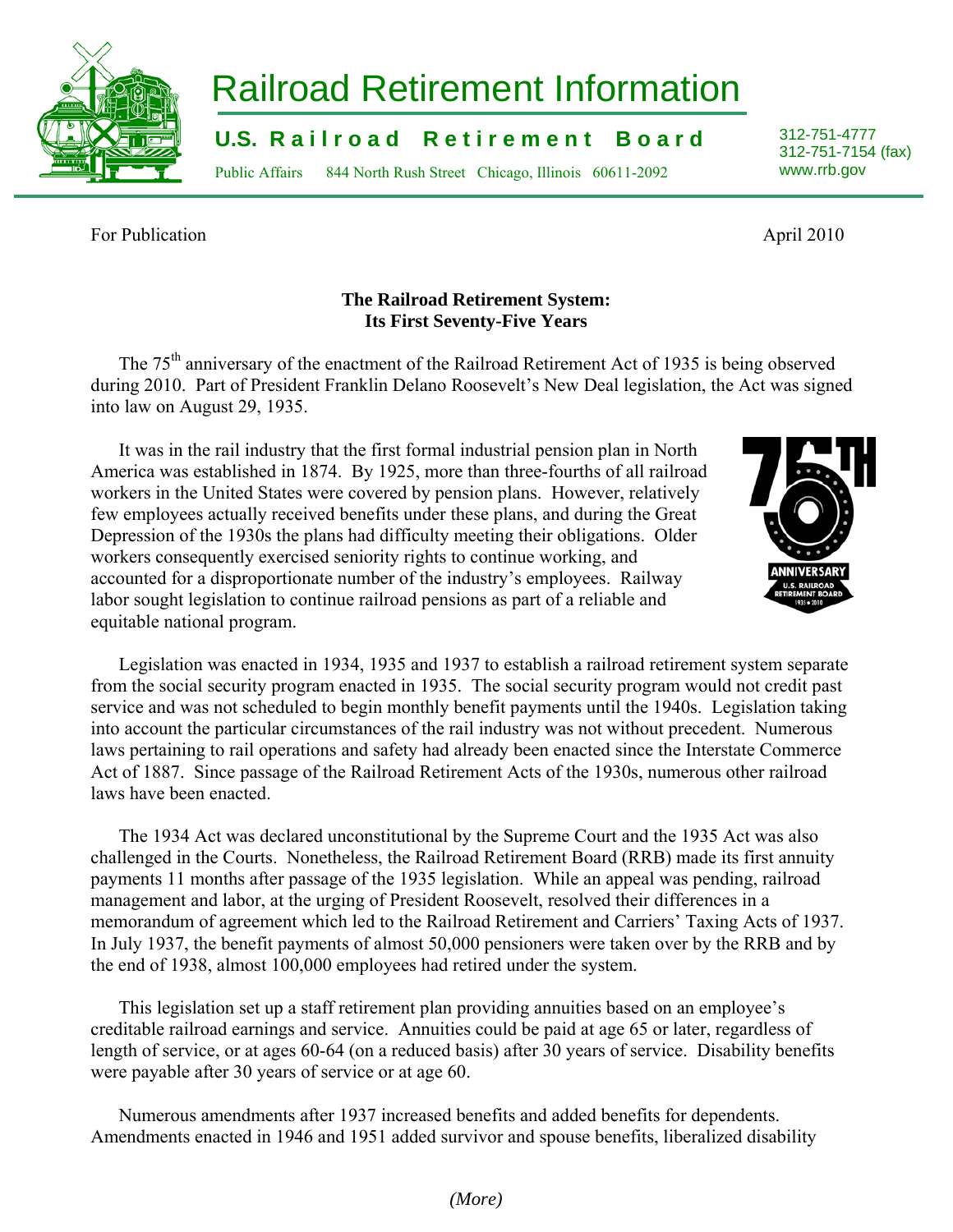benefit requirements and established jurisdictional coordination with the Social Security Administration.

In addition, a financial interchange was established between the two systems to equitably apportion the costs of benefits and taxes based on rail service. This financial interchange, which ensures that the Social Security Trust Funds neither gain nor lose from the existence of the railroad retirement system, became an integral source of railroad retirement funding in subsequent decades. In 1965, the financial interchange served as an operating vehicle through which the Medicare program was extended to railroad retirement beneficiaries.

The recurring inflation and recession in the national economy during the 1970s and 1980s created formidable actuarial problems for pension systems, particularly those providing substantial cost-ofliving protection for beneficiaries. Railroad retirement annuities, like social security benefits, were increased by an aggregate of 52 percent between 1970 and 1972 alone. The cost of these increases jeopardized the solvency of the system and Congress directed that a Commission on Railroad Retirement study the system and its financing for the purpose of recommending changes that would ensure adequate benefit levels on an actuarially sound basis.

Following the Commission's study, railway labor and management proposed a restructuring of the railroad retirement system that was enacted into law as the Railroad Retirement Act of 1974. The 1974 Act provided a two-tier system with a first tier formula yielding amounts equivalent to social security benefits, taking into account both railroad retirement and nonrailroad social security credits. A second tier formula, based on railroad service exclusively, provided benefits comparable to those paid over and above social security benefits by other industrial pension systems. The Act eliminated duplications in dual railroad retirement-social security benefits for new hires and individuals not vested as of December 31, 1974, under both programs, but protected the equities of employees vested for dual benefits before 1975. It was anticipated that the changes in the benefit formulas, the reduction in dual benefits, higher investment earnings, plus provisions for additional funds from the Federal Government to pay the phase-out costs of dual benefits would place the railroad retirement system on a reasonably sound basis.

However, neither industry nor government at that time anticipated the resurgence of double digit inflation in the latter part of the 1970s and the recession of 1981. Financial amendments were subsequently enacted in 1981 as part of the Omnibus Budget Reconciliation Act and in 1983 under the Railroad Retirement Solvency Act. These amendments raised retirement taxes, deferred cost-of-living increases, reduced early retirement benefits, limited future vested dual benefits, and subjected annuities to Federal income tax. These amendments also simplified benefit formulas, provided protection for divorced spouses and remarried widow(er)s, liberalized the current connection requirement for career employee benefits, and increased benefits for disabled widow(er)s and employees with military service.

Legislation in 1988 liberalized work restrictions and the crediting of military service in certain cases. It also provided more equitable treatment of separation or severance pay for railroad retirement purposes.

In 2001, the Railroad Retirement and Survivors' Improvement Act, the most significant railroad retirement legislation in almost 20 years, and the first in almost three decades not to involve tax increases or benefit reductions, was signed into law. The benefit and financing provisions of the legislation, like those of most previous railroad retirement legislation, were based on joint recommendations negotiated by a coalition of rail freight carriers and rail labor organizations.

*(More)*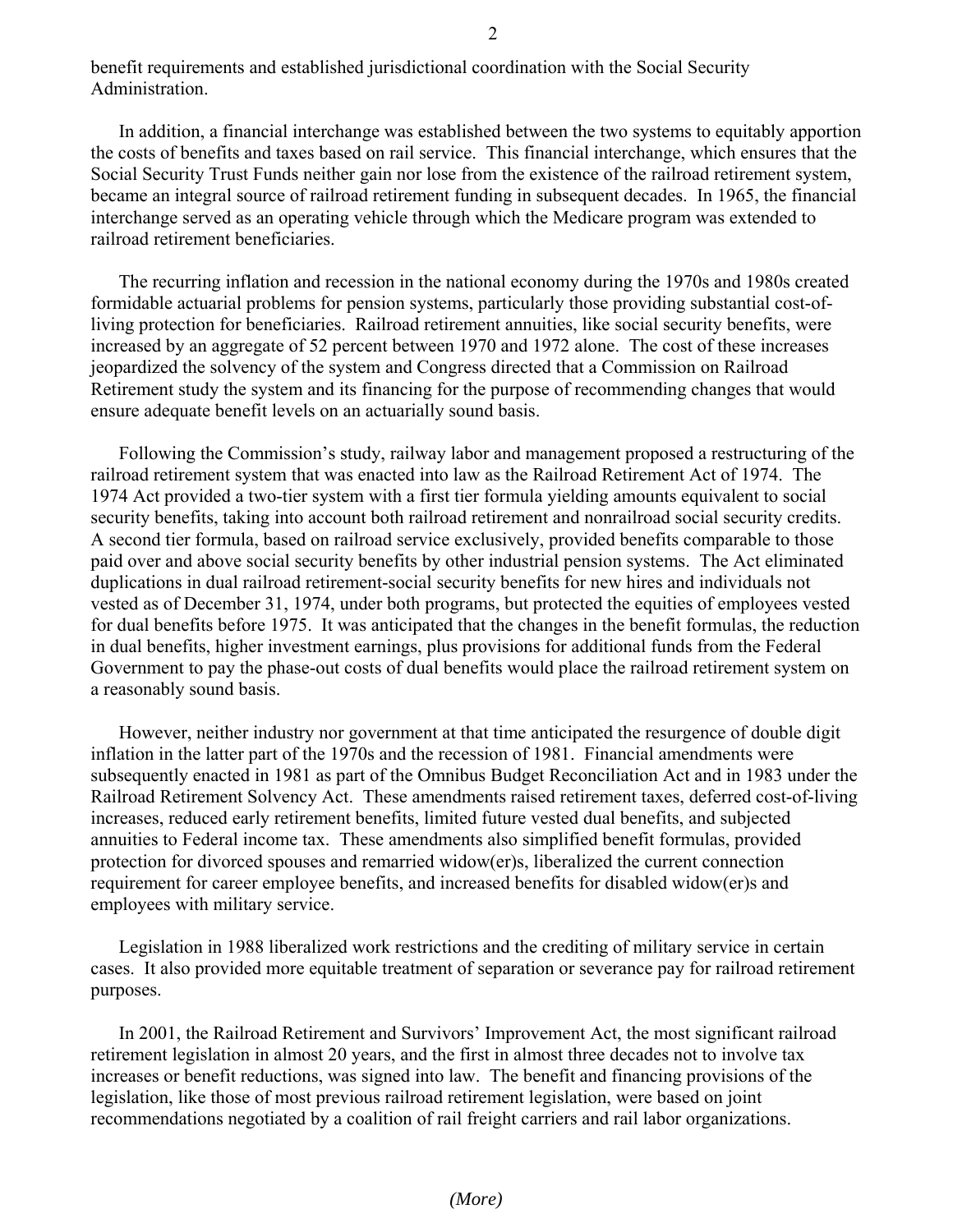The Act liberalized early retirement benefits for 30-year employees and their spouses, eliminated a cap on monthly retirement and disability benefits, lowered the minimum service requirement from 10 years to 5-9 years, if at least 5 years were after 1995, and provided increased benefits for some widow(er)s. Financing sections in the law provided for adjustments in the payroll tax rates paid by employers and employees, and the repeal of a supplemental annuity work-hour tax.

The legislation also created the National Railroad Retirement Investment Trust, which manages and invests railroad retirement funds in non-governmental assets, as well as in governmental securities.

The **railroad unemployment insurance system** was also established in the 1930s. While the State unemployment programs first provided in 1935 generally covered railroad workers, railroad operations which crossed State lines caused special problems. Unemployed railroad workers were denied compensation by one State because they became unemployed while working in another State or because their employer had paid unemployment taxes in another State. Although there were cases where employees appeared to be covered in more than one State, they often did not qualify in any.

A National Security Commission reporting on the nationwide State unemployment plans recommended that railroad workers be covered by a separate plan because of the complications their coverage had caused the State plans. Congress subsequently enacted the Railroad Unemployment Insurance Act in 1938, which established a system of benefits for unemployed railroad workers, plus a free placement service, financed by a payroll tax payable by employers. Benefits became payable on July 1, 1939.

Amendments enacted in 1946 increased the maximum daily benefit rate and the maximum duration to 26 weeks. They also provided sickness benefits; at that time, only two States, Rhode Island and California, had sickness plans.

Amendments enacted in the 1950s raised the maximum daily benefit rate in stages, provided extended unemployment benefits for 13 weeks to employees with at least 10 years of service and 26 weeks of extended benefits to 15-year employees. In 1968, legislation increased the daily benefit rate and provided extended benefits for sickness on essentially the same basis as for unemployment.

Amendments in 1975 increased the maximum daily benefit rate and liberalized the basic eligibility requirements for new employees by lowering the 7-month base-year service requirement to 5 months. In addition, the 1975 amendments mandated a 7-day waiting period for benefit payments resulting from strikes. The tax rate schedule was increased, starting in 1976, depending on the balance in the account, in order to finance the increased benefits. This legislation also lowered the waiting period for sickness benefits.

The national economic recession of the early 1980s caused large-scale railroad layoffs. The layoffs increased unemployment benefit payments to record levels which far exceeded unemployment tax income and necessitated high levels of loans from the Railroad Retirement Account. The Railroad Unemployment Insurance Account owed the Railroad Retirement Account a peak amount of over \$850 million at the end of fiscal year 1986. Financial measures to assist the Railroad Unemployment Insurance Account were included in the Railroad Retirement Solvency Act enacted in 1983.

The Solvency Act raised the taxable limit on monthly earnings and the base-year qualifying amount. The waiting period for benefits during strikes was increased from 7 to 14 days. A temporary repayment tax on railroad employers was scheduled to begin July 1, 1986, to initiate repayment of loans made by the Railroad Retirement Account. Sickness benefits, other than those resulting from on-the-job injuries, were made subject to Federal income tax. The legislation also mandated the